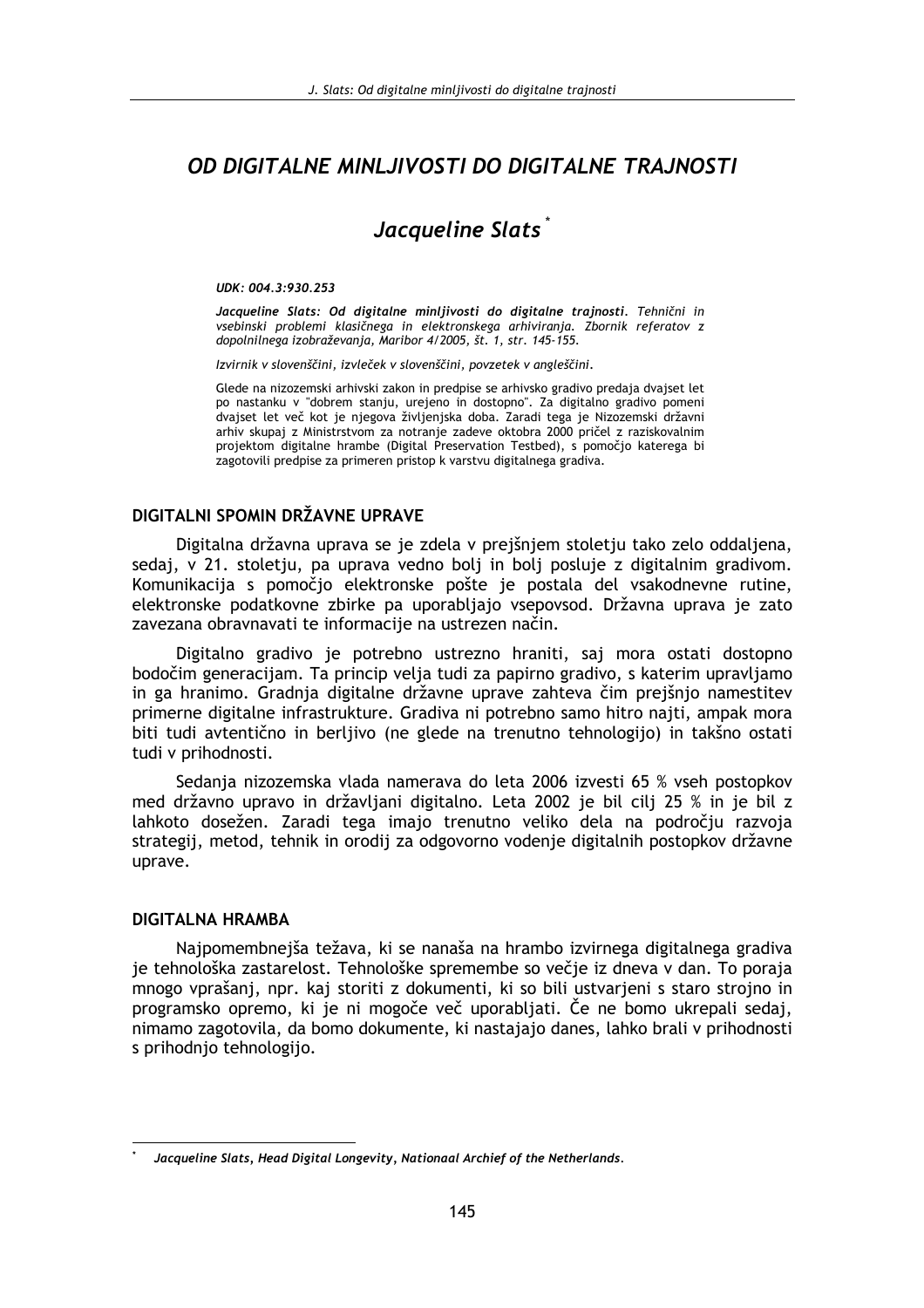#### RAZISKOVALNI PROJEKT DIGITALNE HRAMBE (Digital Preservation Testbed)

Raziskovalni projekt sta oktobra 2000 ustanovila Ministrstvo za notranje zadeve in Ministrstvo za izobraževanje, kulturo in znanost (Nizozemski državni arhiv pa je organ v sestavi ministrstva). To je triletni raziskovalni projekt, katerega cilj je bil raziskati možnosti zagotavljanja trajnega dostopa do avtentičnega arhivskega gradiva skozi daljše časovno obdobje.

Projekt je bil praktičen raziskovalni projekt, v okviru katerega smo izvajali poskuse v nadzorovanem in varnem okolju. Na podlagi tega smo lahko preverili učinke in posledice izvedenega varstva na arhivskem gradivu. Usmerjala so nas posamezna raziskovalna vprašanja, ki smo si jih zastavili ob pričetku projekta.

#### RAZISKOVALNA SKUPINA

Zastavljen pristop je zahteval multidisciplinarno skupino, ki so jo sestavljali strokovnjaki s področja informacijsko-komunikacijskih tehnologij, arhivisti, domači in tuji strokovnjaki in drugi. Zelo dragocena je bila testna skupina za ocenjevanje, ki ni omenjena v spodnjem diagramu, sestavljali pa so jo arhivisti iz različnih institucij npr. Državnega arhiva Nizozemske, arhivskega inšpektorata in davčne službe. Vladne institucije, ki so nam zagotavljale kopije gradiva, so sodelovale v skupini med potekom eksperimentov.



Shema organizacije projekta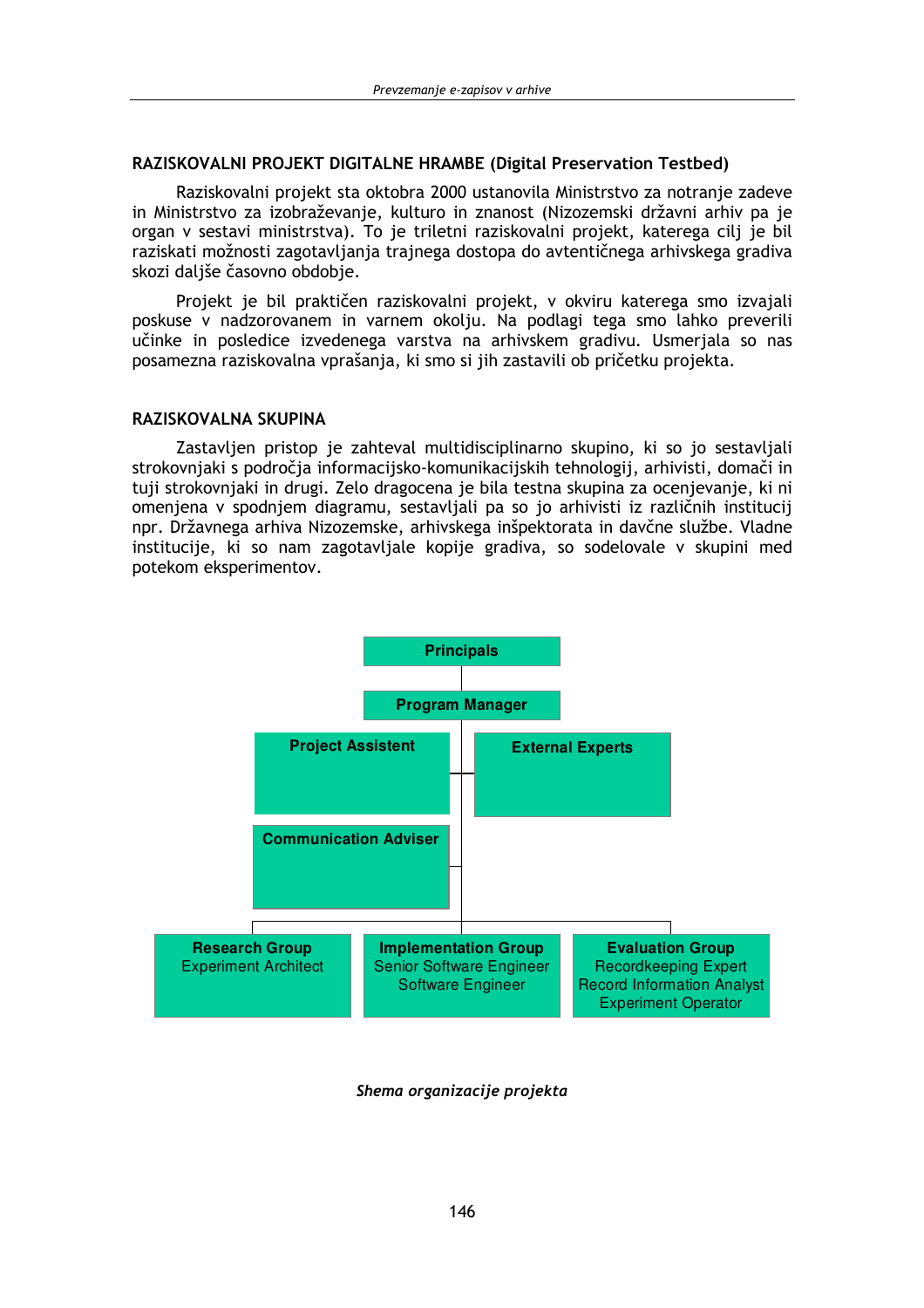# PRISTOPI K VAROVANJU DIGITALNEGA GRADIVA

Predmet raziskav so bili trije različni načini pristopa k dolgodobnemu digitalnemu varovanju: »migracija«, »XML« in »emulacija«. Ocenjevali pa niso zgolj posameznih pristopov, temveč tudi nijhove meje oz. zmožnosti, stroške in možnosti uporabe.

# **MIGRACIJA**

Obstaja več vrst definicij za migracijo. V projektu smo migracijo definirali kot konverzijo zapisa iz ene strojne ali programske opreme v drugo.



Osnovni diagram migracije

V projektu smo proučevali in eksperimentirali z naslednjimi oblikami migracije:

- združljivost s predhodnimi okolji,
- interoperabilnost,
- konverzija v standarde.

# **XML**

V projektu smo kot možnost pristopa k dolgoročnemu varovanju digitalnih zapisov preučevali tudi razširljivi označevalni jezik ali XML, kar je kratica za eXtensible Mark-up Language. To je poseben označevalni jezik, ki omogoča obogatitev podatkov z informacijami o njihovi strukturi, kar pomeni, da ga je mogoče uporabljati kot datotečni format. Gre za odprt standard, ki ga je postavila neprofitna organizacija World Wide Web Consortium, v kateri razvijajo interoperabilno tehnologijo, kot so specifikacije, navodila, programska oprema in orodja, ki omogočajo uporabo interneta kot celote.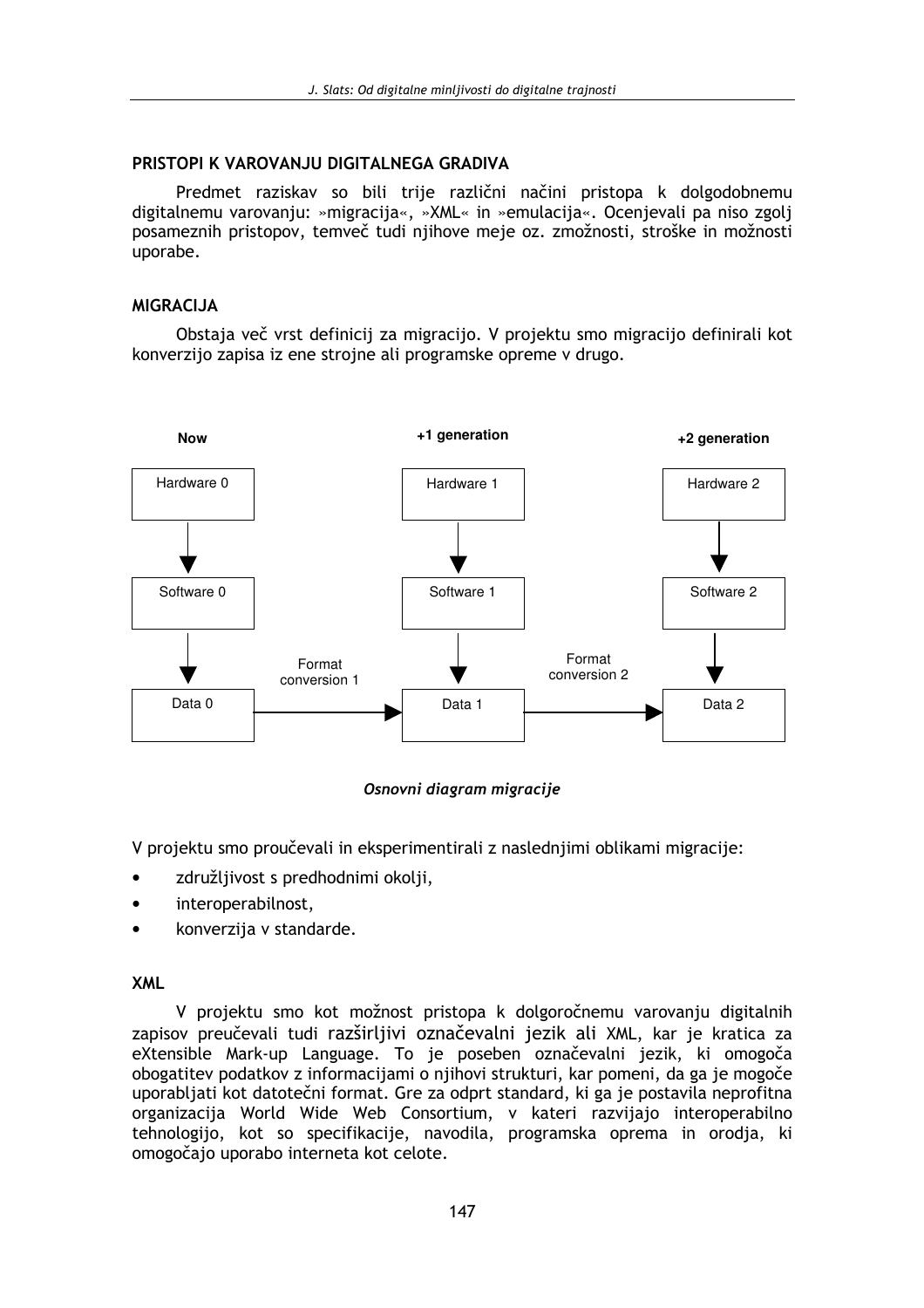XML ni odvisen od specifične platforme in ga lahko z uporabo enostavnega urejevalnika teksta berejo tako ljudje kot tudi naprave. Zaradi tega lahko XML uporabljamo za digitalno hrambo. Odvisno od načina uvedbe XML pristopa, se le-ta lahko prekriva z drugimi, zgoraj opisanimi strategijami. Npr. konverzijo datotek v XML lahko smatramo za specifično obliko migracije (glej zgoraj: konverzija v standarde).

XML je zasnovan tako, da omogoča računalniškim programom enostavno obdelavo, kar je tudi eden od razlogov, da predstavlja dober format za hrambo; v prihodnosti bo relativno lahko napisati programsko opremo za obdelavo danes ustvarjenih XML datotek.

Datoteke lahko konvertiramo v XML neposredno ali pa jih neposredno generiramo v XML datotečnem formatu. Ker XML ni odvisen od določene kombinacije strojne in programske opreme, je bolj vzdržljiv kot mnogi komercialni datotečni formati. Tako se bo zmanjšalo število konverzij, kakor tudi tveganje za ogrožanje avtentičnosti digitalnih zapisov.



Konverzija v XML format zahteva manj konverzij kot migracija

#### UNIVERZALNI VIRTUALNI RAČUNALNIK

Pristop na podlagi emulacije, ki uporablja univerzalni virtualni računalnik ali UVC (Universal Virtual Computer) se nekoliko razlikuje od izvirnega koncepta emulacije. Emulator je kljub temu potrebno napisati, vendar v tem primeru za neobstoječ, virtualni računalnik, t. i. UVC. UVC je računalnik z enostavno zgradbo in osnovnim nizom navodil, ki bi jih v prihodnosti moral znati napisati vsak razvijalec programske opreme. UVC se nato uporabi za zagon aplikacije (UVC dekoder podatkovnega formata), ki vzame kot vhodne zapise izvirne dokumente, izhodni zapis pa je v obliki logičnega podatkovnega opisa ali LDD (Logical Data Description). Ta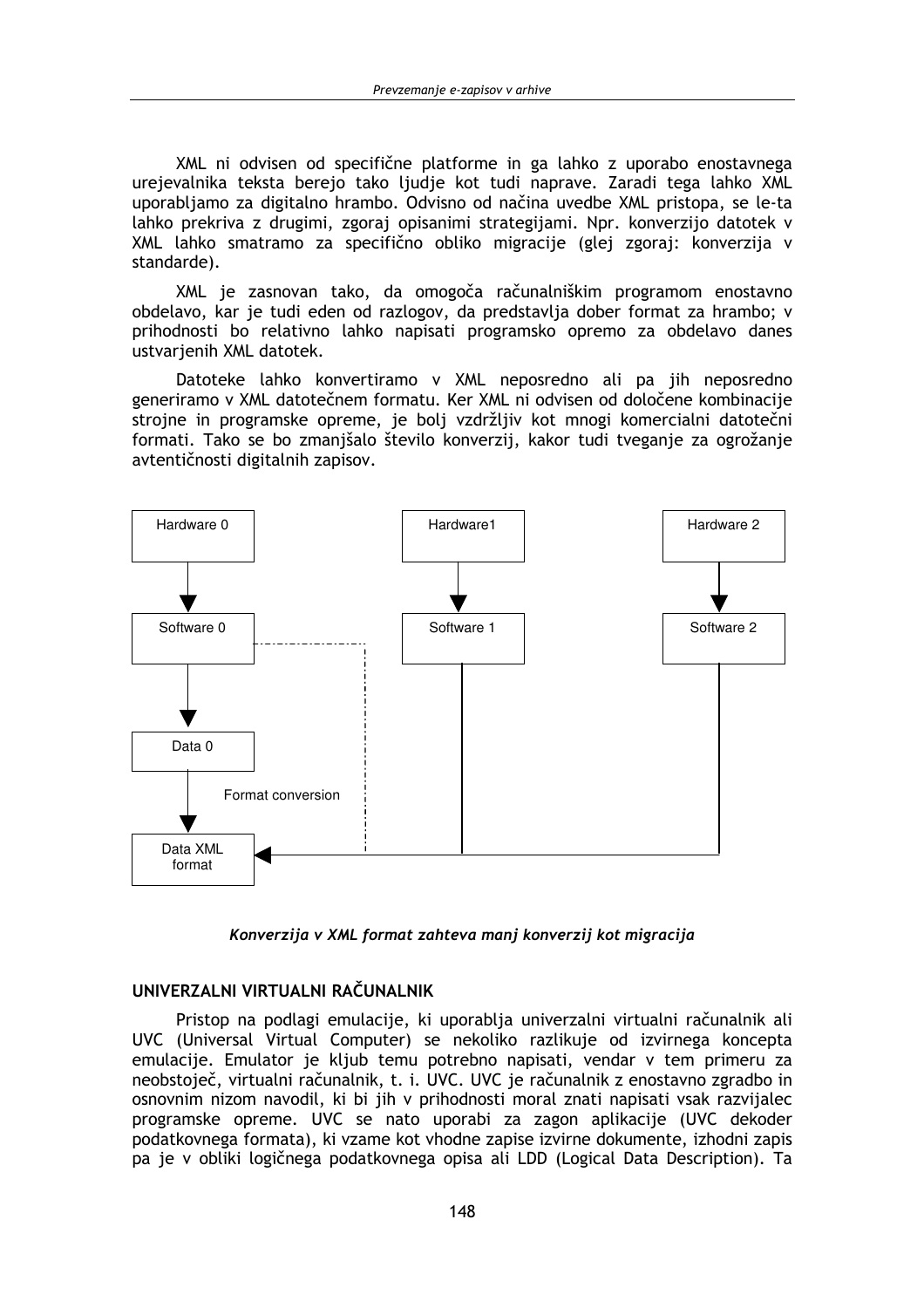logični podatkovni opis je sestavljen iz oznak, ki zagotavljajo dodatne informacije o vsebini digitalnih dokumentov. Dodatne semantične informacije so sestavljene tako, da bi morali biti v prihodnosti ljudje sposobni interpretirati logične podatkovne opise brez dodatnih pripomočkov. Tako bo pregledovalnik, izdelan v prihodnosti, obdelal logični podatkovni opis, ki bo nato pokazal avtentičen digitalni dokument na zaslonu.

UVC strategija hrambe se samo delno opira na emulacijo in vsebuje tudi nekatere vidike migracijske strategije. Pri uporabi UVC-ja konvertiramo izvorne datoteke s pomočjo programa, napisanega v UVC programskem jeziku, v LDD. LDD je neodvisen, samo opisen in jasno strukturiran podatkovni format, z informacijami, ki bodo v prihodnosti potrebne za ponovno sestavo digitalnih zapisov.

#### UVC HRAMBA PODATKOV

"Hramba podatkov" je prva in najosnovnejša izvedbena oblika UVC strategije. V njej se podatki - izvorna datoteka in izvorni format - shranijo s programom, ki ekstrahira podatke iz bitnega niza in jih enostavno in neodvisno opiše, tako, da lahko pregledovalnik obdela podatke.

Izvorna datoteka, npr. JPEG datoteka, je shranjena skupaj s specifičnim UVC programom za dekodiranje podatkovnih formatov za JPEG. V prihodnosti bo ta UVC JPEG program tekel na UVC emulatorju. UVC JPEG program prebere bitni niz izvorne datoteke in izdela izhodni zapis v obliki LDD. LDD se reproducira na bodoči računalniški platformi z uporabo pregledovalnika, ki ga bodo lahko razvili v prihodnosti na podlagi LDD sheme.



Diagram Univerzalnega virtualnega računalnika (Universal Virtual Computer)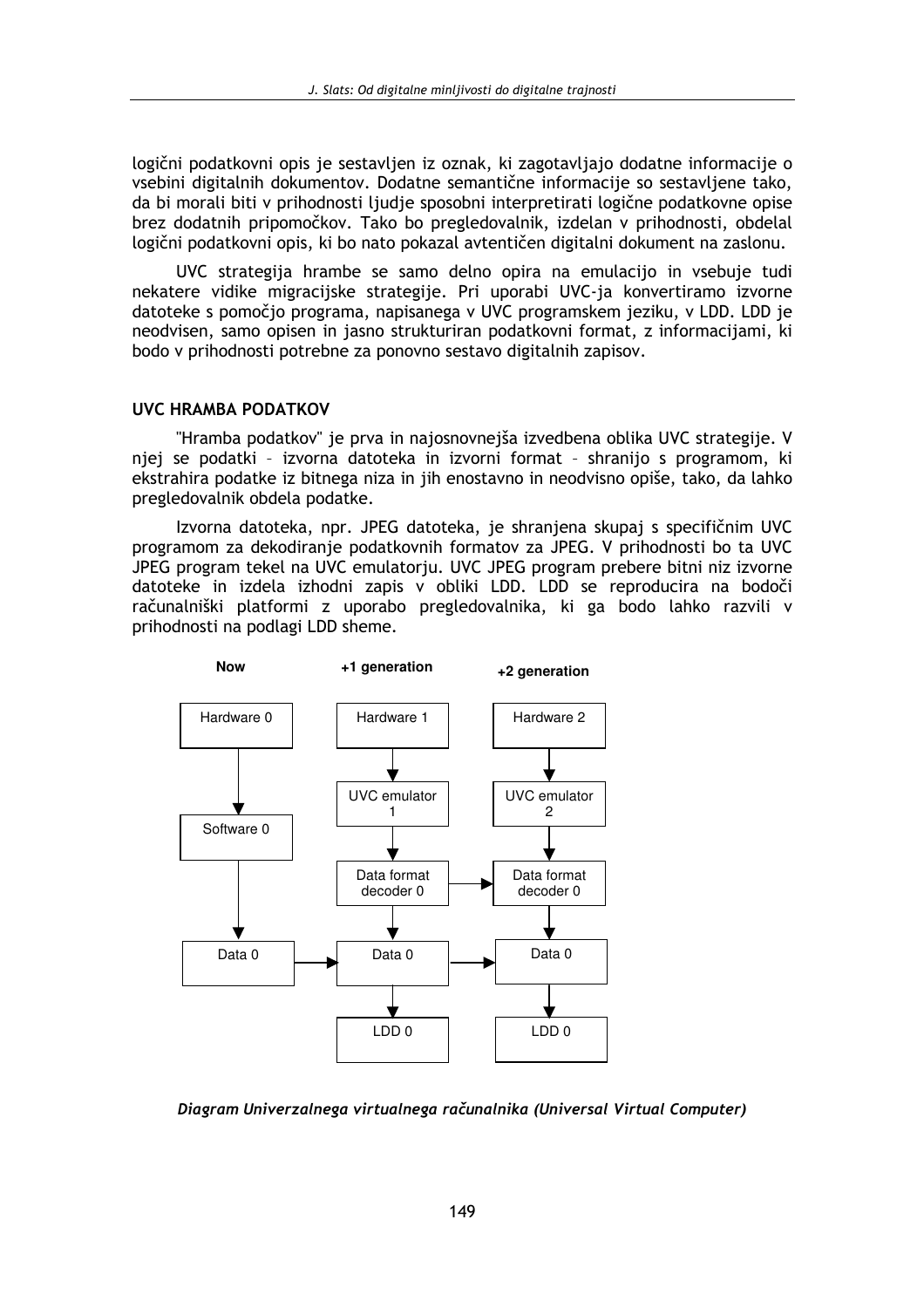Izvorni bitni niz je pri tej strategiji nespremenjen in nova datoteka (LDD), ki nastane, ko zaženemo UVC program za dekodiranie podatkovnih formatov, ni shranjena. LDD se pokaže s pomočjo pregledovalnika. Format in struktura LDD sta tako natančno definirana, da bi izdelava novega pregledovalnika morala biti enostavna. Če bo potrebno, se lahko razvijejo novi pregledovalniki za bodoče računalniške platforme.

Trenutno je za vsak tip LDD-ja potreben poseben pregledovalnik. To pomeni, da je verjetno potrebno uporabiti stotine različnih pregledovalnikov. V sledeči fazi razvoja UVC-ja, bodo oblikovane posamezne kategorije objektov, ki delujejo s podobno logiko. Posamezna kategorija takšnih objektov, npr. datoteke v različnih slikovnih formatih, bo ustvarila en LDD, za katerega bo potrebno razviti en pregledovalnik. Vseeno pa bo še vedno potrebno razviti posamezen UVC program za dekodiranje podatkovnih formatov za vsakega od le-teh.

Pomanikliivost UVC emulaciiskega pristopa je, da morajo biti UVC programi za dekodiranje podatkovnih formatov napisani za vsak posamezen tip datotek (za generiranje opisa logičnih podatkov). Poleg tega pa je potrebno napisati nove UVC emulatorje za vsako novo generacijo programske opreme, ki se tako razlikuje od prejšnje, da star UVC emulator na njej ne more več delovati zanesljivo.

Če bomo želeli, da postane UVC izvedljiva in delujoča strategija za dolgoročno hrambo digitalnih zapisov, bo potrebno glede na mnogo različnih vrst formatov in tipov digitalnih zapisov, razviti celo vrsto programov za dekodiranie. Dokončen uspeh UVC strategije pa je deloma odvisen tudi od tega, v kolikšni meri bodo to strategijo sprejeli proizvajalci strojne in programske opreme. Proizvajalci programske opreme bodo morali razviti UVC programe za dekodiranje podatkovnih formatov za svojo programsko opremo, da bo omogočen logičen podatkovni opis, ki bo temeljil na izvornih datotekah. Ko bo prišlo do tega, se bo lahko UVC strategija zelo razširila.

# **EKSPERIMENTI**

Preizkuse smo izvajali na štirih različnih vrstah zapisov: tekstovni zapisi, tabele, e-pošta in na podatkovne zbirke različnih velikosti, zapletenosti in narave. Gre za tipe zapisov, ki jih v 90 % uporablja nizozemska državna uprava.

Elektronske zapise smo klasificirali glede na pet lastnosti, ki jih je identificiral Rothenberg. To so: vsebina, kontekst, struktura, videz/pojavnost in obnašanje.

# RAZISKOVALNA VPRAŠANJA

Zastavljena vprašanja so razdeljena na tri poglavitna področja: splošno, metapodatki in lastnosti. Splošna vprašanja vključujejo:

- Kaj so prednosti in slabosti uvedbe posameznega načina hrambe?
- Kako lahko merimo oziroma demonstriramo učinkovitost in uspešnost  $\bullet$ posameznega načina?
- Kateri faktorji vplivajo na učinkovitost in primernost vsakega posameznega načina npr. stroški, tipi zapisov, zahteve po avtentičnosti, roki hrambe?
- Katere so osnovne zahteve funkcije hrambe, npr. kakšne so zahteve za dostop in ponovno uporabo (retreival) zapisov po hrambi?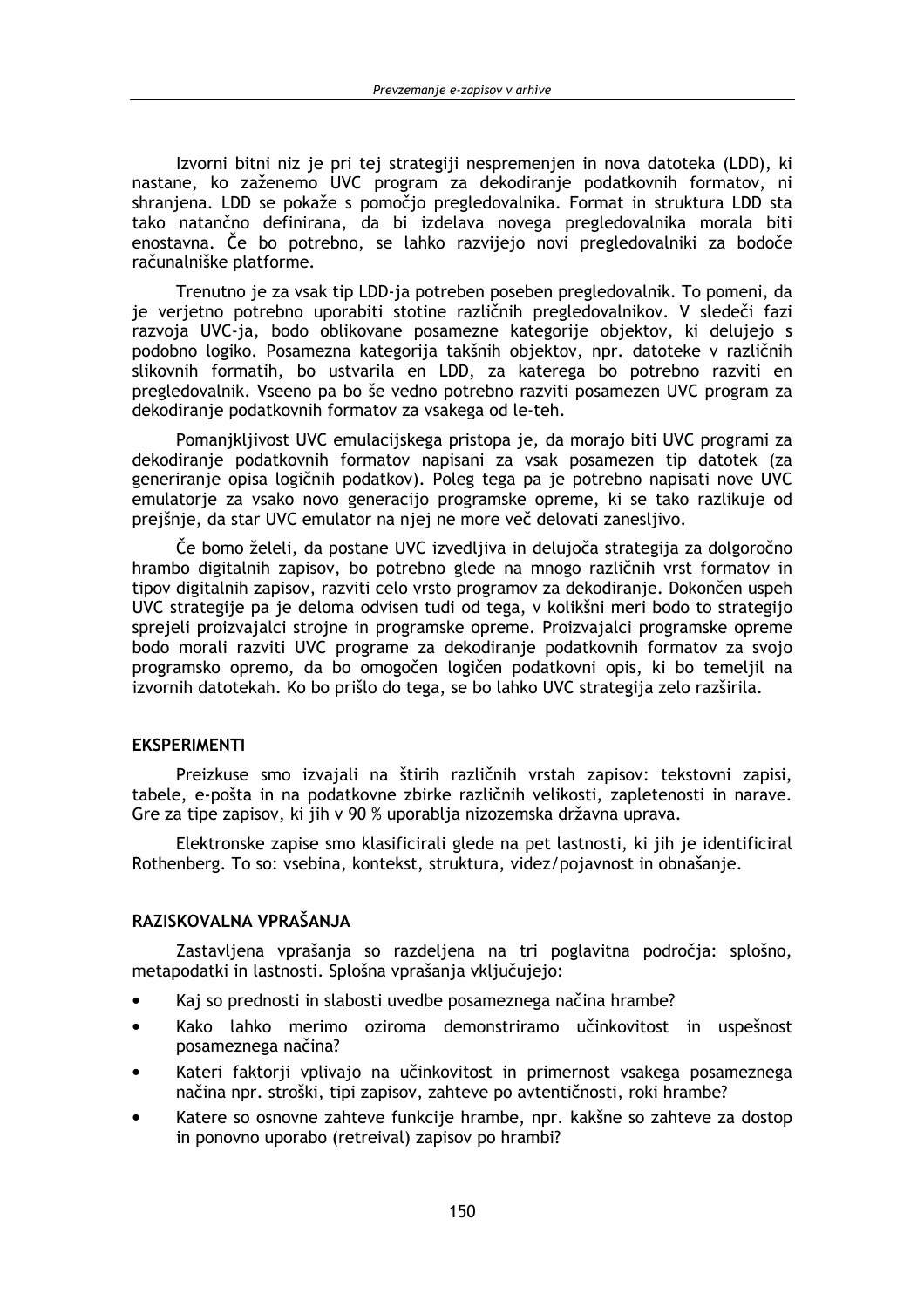Vprašania o metapodatkih vključujejo:

- Kateri faktorji vplivajo na metapodatke, potrebne za hrambo npr. tip zapisov in način hrambe, in kako?
- Kakšne so opcije združevanja metapodatkov z zapisi?

### **EKSPERIMENTALNI POSTOPEK**

Da bi lahko nadzorovali projekt in izvajali poizkuse v varovanem okolju, smo razvili dvanajststopenjski eksperimentalni proces. Tu smo tudi jasno določili, predvsem s študijem razpoložljivih publikacij, če je kateri tip zapisa izključen iz katerega izmed načinov hrambe. Ti koraki so natančno dokumentirani v podatkovni zbirki projekta. V času eksperimenta smo nadzorovali zapise, da bi ugotovili, ali in kako so specifične metode primerne za dolgoročno hrambo.



Eksperimentalni postopek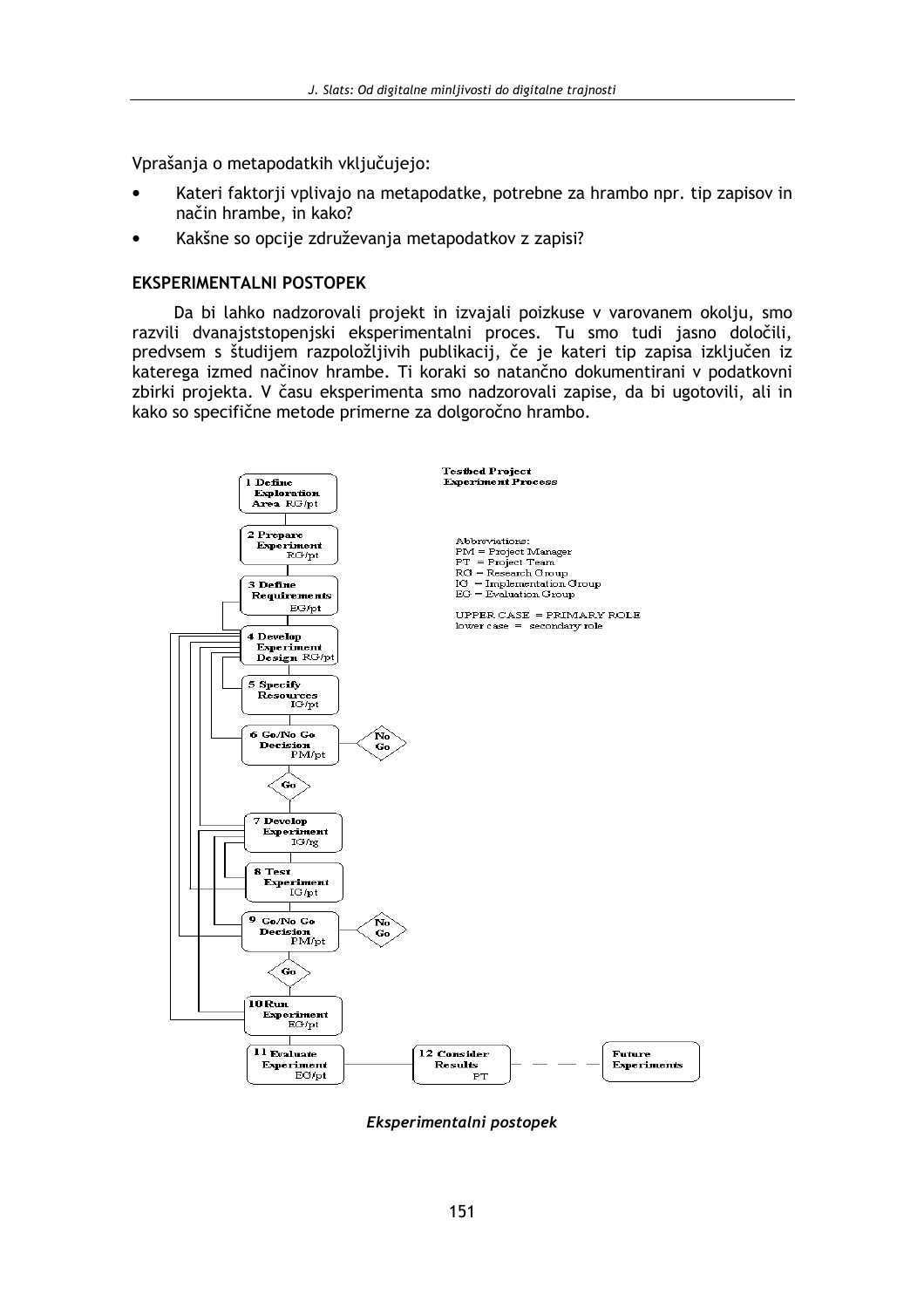### **REZULTATI**

# ELEKTRONSKA POŠTA

Pri elektronski pošti smo se odločili, da bomo eksperimentirali samo z XML načinom. Na osnovi predhodnega študija se je izkazalo, da je elektronska pošta posebej primeren tip zapisa za XML. Obstaja veliko podobnosti med XML formatom in formatom zapisa elektronske pošte, tako da je konverzija med obema enostavna. Oba sta jasno določena.

Elektronska pošta mora slediti t. i. internetnemu sporočilnemu formatu (Intenet Message Format), da je lahko interoperabilna na različnih platformah. Ta format je dobro zasnovan in definira sestavne dele osnovne datoteke prenosa elektronske pošte (basic email transmission file). Trenutni standard, ki se uporablja za elektronsko pošto je RFC 2822, z ekstenzijo MIME, specificirano v RFC 2045-2049. Nadzoruje ga neprofitna organizacija Internet Engineering Task Force. Standard je dobro definiran in strukturiran ter temelji na čistem besedilu.

XML je standardiziran format tako kot jezik za označevanje (mark-up). Prav tako je dobro določen, nadzira pa ga neprofitna organizacija World Wide Web Consortium. W3C je odgovoren za organizacijo in vzdrževanje XML specifikacij, sheme, standarda in XSLT priporočil. XML je, kot kaže že ime samo, razširljiv. Lahko ga priredimo in razširimo za kateri koli namen, pa vendar ostane sam sebi zvest. Deluje lahko na kateri koli strojni ali programski platformi in ga lahko beremo na katerem koli urejevalniku navadnega besedila.

Podrobnosti med obema formatoma pomenita, da je postopek konverzije relativno enostaven. Vsi posamezni deli so enostavno označeni v datoteki poštnega prenosa (email transmission file) in jih je enostavno spremeniti v podobno dobro strukturirano XML datoteko.

Obstajata dve različni možnosti konverzije v XML:

- »po uporabi« (naknadno konvertiranje v XML) in
- »pred uporabo« (neposredno generiranje v XML).

»Po uporabi« je namenjen že obstoječi pošti (tako izhodna kot prispela sporočila), ki jo je potrebno hraniti za nedefiniran čas (zaradi tega se ta sporočila konvertiraio kasneie).

»Pred uporabo« pa se lahko uporablja za nova izhodna sporočila in je prvi korak v smeri traine hrambe uradne elektronske pošte (sporočila se neposredno ob svojem nastanku generirajo v XML).

#### **TABELE**

Pri tabelah smo se odločili, da bomo eksperimentirali z vsemi tremi načini. Posebno velik izziv je bilo eksperimentiranje z UVC načinom hrambe, kajti tabele imajo več nivojev (npr.: podatkovni nivo, nivo formularjev).

Čeprav je koncept UVC-ja izredno obetajoč, se je generiranje logičnega podatkovnega opisa izkazalo za težavno. Do tega ni prišlo zaradi kompleksnosti UVCja, ampak zaradi pomanjkanja potrebne dokumentacije o datotečnih formatih. Iz poročila Nizozemske nacionalne knjižnice smo razbrali, da so naleteli na isto težavo.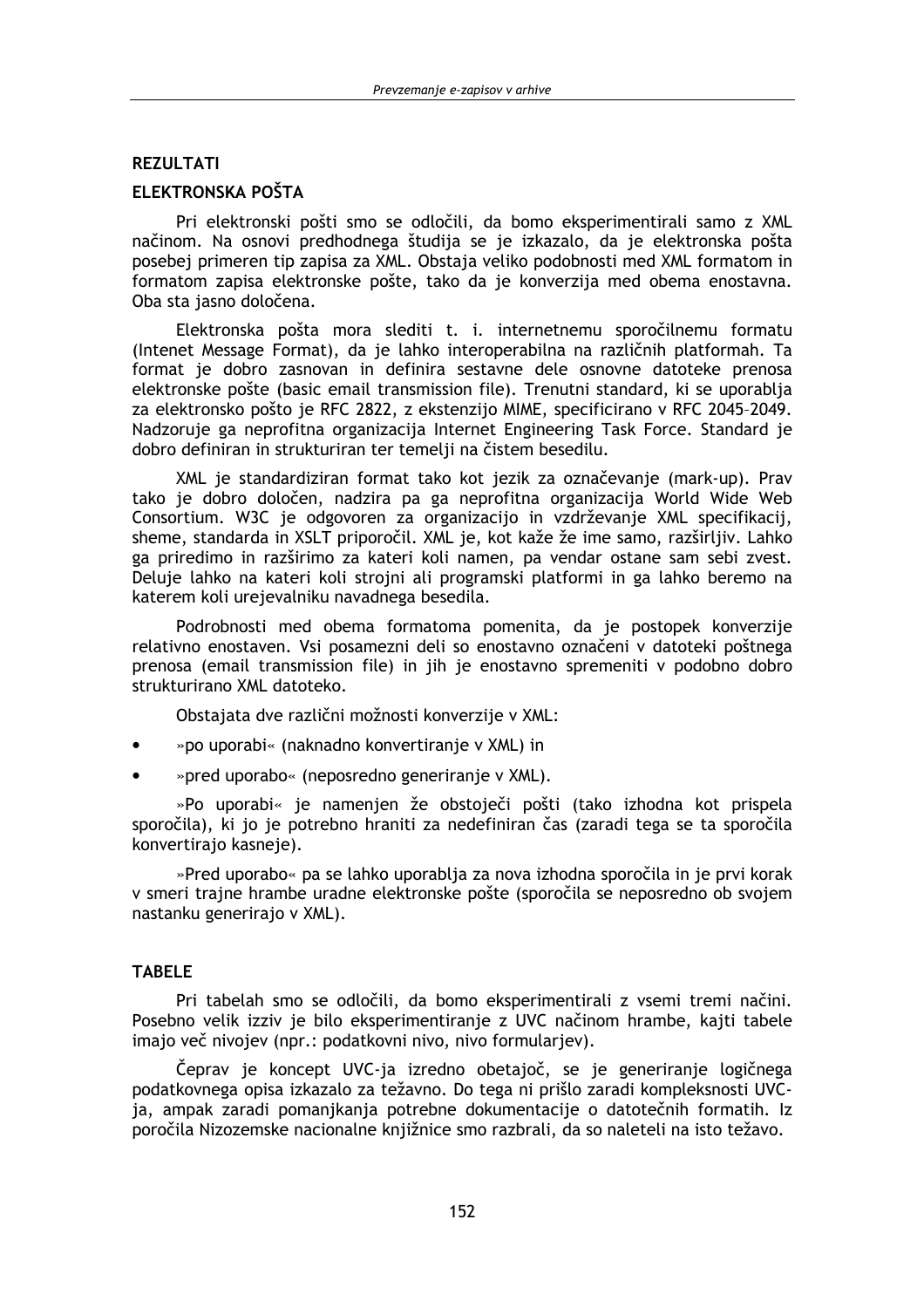Migracija zapisov iz stare verzije v novo verzijo iste aplikacije, npr. Excel 97 v Excel 2000, je uporabna za kratkotrajno hrambo. Rezultati tega preizkusa so bili primerlijvi z rezultati migracije tekstovnega dokumenta v novejšo verzijo.

Kot primeren format za avtentično predstavitev tabel, vključno z različnimi sloji, se je izkazal XML.

#### **TEKSTOVNI DOKUMENTI**

Kot prva načina eksperimentiranja s tekstovnimi dokumenti smo izbrali migracijo in XML. Za UVC način smo uporabili poročila Nizozemske nacionalne knjižnice, v katerih smo dobili dokaze, da je koncept primeren za shranjevanje elektronskih publikacij.

Migracija zapisov iz starejše verzije v novejšo verzijo iste aplikacije, npr. Word 97 v Word 2000, je uporabna zgolj za kratkotrajno hrambo. Pri konvertiranju teh zapisov v sodobnejše verzije nismo naleteli na pomembne težave. Presenetljivo je bilo, da so rezultati bili še boliši, če smo preskočili eno ali več verzij. Vendar pa lahko po večkratni konverziji večje ali manjše spremembe vplivajo na avtentičnost zapisa. Zaradi tega je potreben ročni nadzor. Še več, migracijo je potrebno ponavljati vsakih nekaj let, to pa je izvedljivo le, če je migracija avtomatizirana.

Za migracijo tekstovnih zapisov v standardni format smo eksperimentirali z PDF-jem in RTF-jem. PDF je primeren za predstavitev tekstovnega dokumenta avtentično, posebej glede vsebine in oblike.

Migrirali smo tudi stare zapise, ustvarjene na enem urejevalniku besedila v drugega, npr. WP 4.2 v Word 2002. Pri tem načinu smo zahteve v zvezi z avtentičnostio dosegli le po ročni intervenciji.

Pri načinu XML smo ugotovili, da lahko zagotovi avtentičnost konteksta, vsebine, strukture in obnašanja izvornega tekstovnega dokumenta. Za predstavitev izgleda pa je potrebna dodatna tabela.

#### PODATKOVNE ZBIRKE

Pri eksperimentiranju s digitalnimi podatkovnimi zbirkami smo se soočili z vprašaniem: "Kai je arhivsko gradivo?"

- celotni sistem podatkovne zbirke (podatkovna zbirka, DBMS in uporabniška aplikacija),
- podatkovna zbirka kot takšna,
- vrsta/niz v tabeli podatkovne zbirke,  $\bullet$
- zapis, sestavljen iz polj, razširjenih po različnih tabelah ali
- podatki iz podatkovne zbirke, pridoblieni in predstavlieni na natančen način, kot so bili v aplikaciji.

Kljub opravljenim predhodnim raziskavam in diskusijam z arhivskimi strokovnjaki, nismo mogli najti nedvoumnega odgovora na to vprašanje. Zato smo se s pragmatičnega stališča odločili, da bomo eksperimentirali s celotnim sistemom podatkovne zbirke in s podatkovno zbirko kot tako.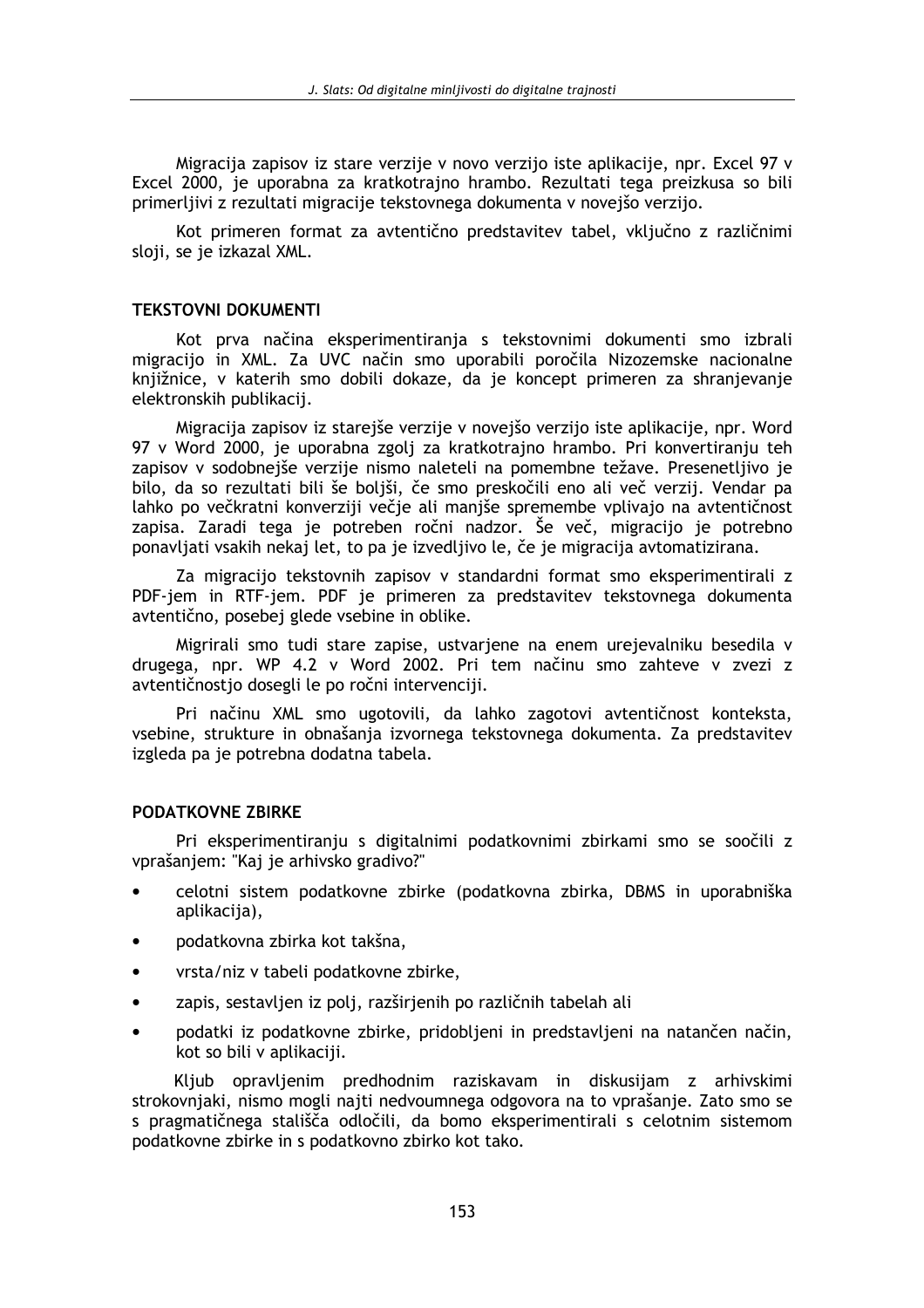Migracija podatkovne zbirke iz starejše v novejšo verzijo iste podatkovne zbirke, npr. Access 97 v Access 2000, je uporabna za kratkotrajno predstavitev konteksta, vsebine, oblike, strukture in obnašania. Rezultati so primerlijvi z rezultati migracije tekstovnih dokumentov in tabel v novejše verzije.

Konverzija v XML je primerna za predstavitev konteksta, vsebine in strukture podatkovne zbirke kot takšne. Da bi ohranili tudi obliko aplikacije, je dodatno potrebo shraniti tudi tehnično in funkcionalno dokumentacijo o sistemu podatkovne zbirke, vključno z zajemom zaslonskih slik (screen shots).

Z uporabo migracije oz. XML-a nismo mogli ohraniti obnašanja sistema podatkovne zbirke za daljše obdobje. Prav tako tega nismo mogli doseči z UVC načinom. Potencialni način bi lahko bila emulacija strojne opreme, vendar le-te nismo vključili v arhivske vidike.

### **PERSPEKTIVA**

Nizozemski državni arhiv je za naslednja leta definiral tri nove projekte:

- priporočila, ki se nanašajo na navodila in predpise o arhiviranju,
- priporočila projekta, vključena v sistem Elektronskih dokumentov in upravljanja z dokumenti ministrstev, in
- projekt emulacije strojne opreme.

Podrobnejše informacije na spletni strani: http://www.digitaleduurzaamheid.nl, e-pošta: Testbed@nationaalarchief.nl.

### **SUMMARY**

# FROM DIGITAL VOLATILITY TO DIGITAL PERMANENCE

Digital Preservation Testbed was a three-year practical research project with the overall goal of investigating options to secure sustained accessibility to authentic archival records over the long-term, by carrying out experiments in a controlled and secure environment. This allowed us to ascertain the effects of undertaken preservation action on archival records.

Testbed was researching three different approaches to long-term digital preservation: migration, XML and emulation. Not only the effectiveness of each approach was evaluated, but also their limits, costs and application potential.

Experiments took place on four different record types: text documents, spreadsheets, emails and databases of different size, complexity and nature.